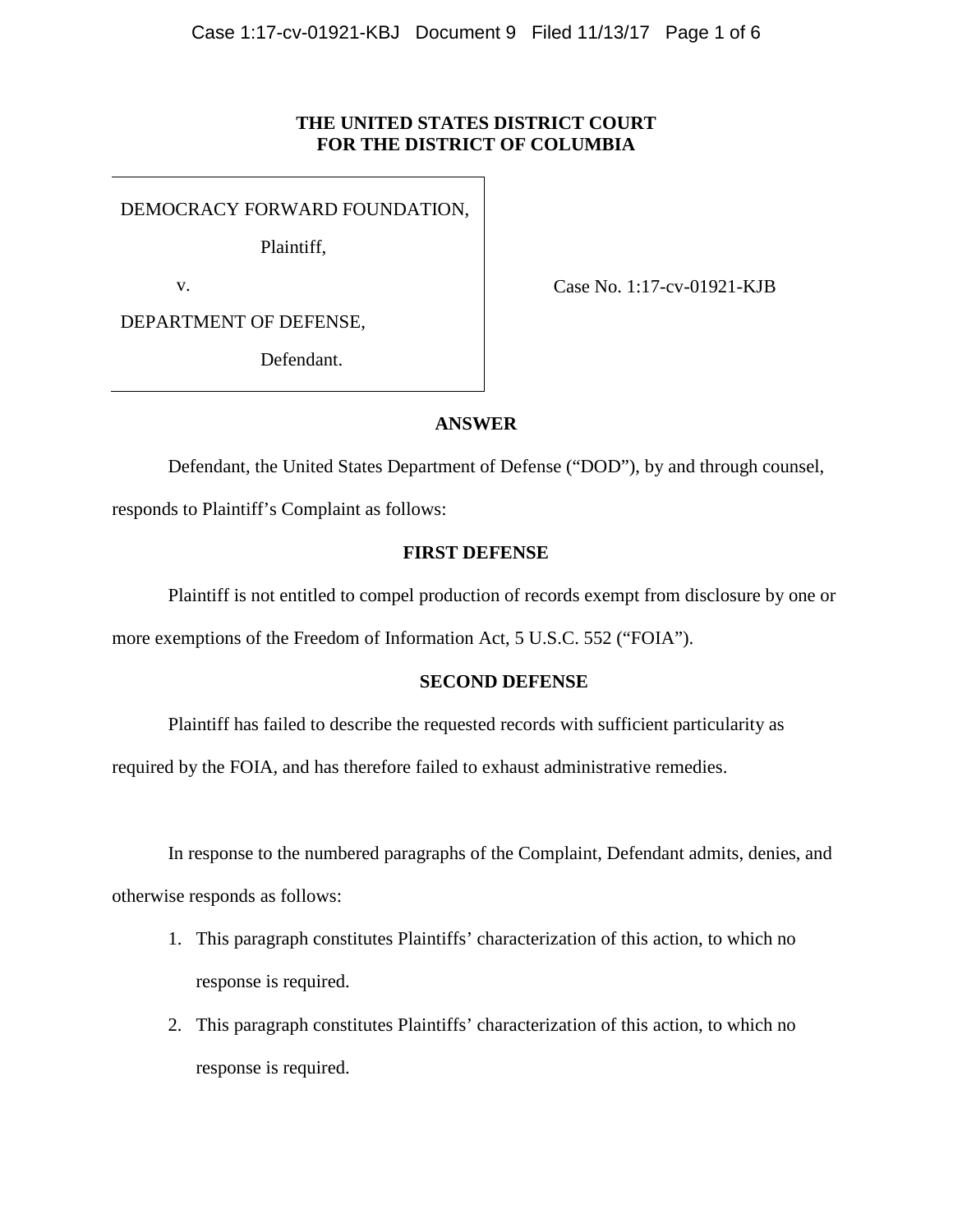- 3. This paragraph constitutes Plaintiffs' characterization of this action, to which no response is required.
- 4. The allegations of this paragraph consist of Plaintiff's conclusions of law regarding jurisdiction, to which no response is required.
- 5. The allegations of this paragraph consist of Plaintiff's conclusions of law regarding venue, to which no response is required.
- 6. Defendant lacks knowledge or information sufficient to form a belief about the truth of Plaintiff's allegations in this paragraph.
- 7. Admit that DOD is a federal agency within the meaning of FOIA and is headquartered in Washington, D.C. The balance of the allegations in this paragraph consist of Plaintiff's conclusions of law, to which no response is required.
- 8. The allegations in this paragraph do not set forth a claim for relief or aver facts in support of a claim to which a response is required. This paragraph also constitutes Plaintiffs' characterization of a news article, to which no response is required. To the extent a response is deemed required, Defendant respectfully refers the Court to the news article for a full and accurate statement of its contents.
- 9. The allegations in this paragraph do not set forth a claim for relief or aver facts in support of a claim to which a response is required. This paragraph also constitutes Plaintiffs' characterization of a news article, to which no response is required. To the extent a response is deemed required, Defendant respectfully refers the Court to the news article for a full and accurate statement of its contents.
- 10. The allegations in this paragraph do not set forth a claim for relief or aver facts in support of a claim to which a response is required. This paragraph also constitutes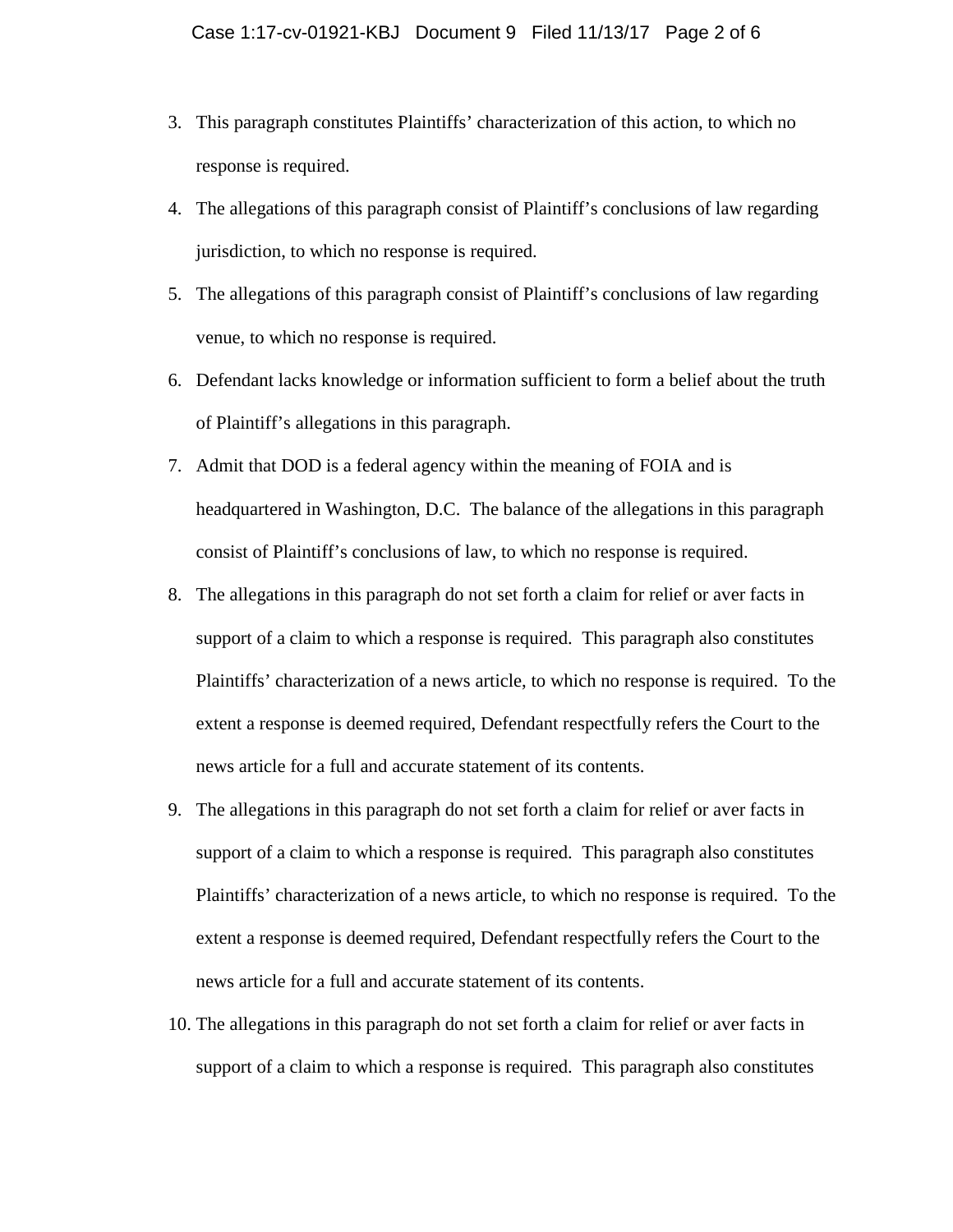Plaintiffs' characterization of a news article, to which no response is required. To the extent a response is deemed required, Defendant respectfully refers the Court to the news article for a full and accurate statement of its contents.

- 11. The allegations in this paragraph do not set forth a claim for relief or aver facts in support of a claim to which a response is required. This paragraph also constitutes Plaintiffs' characterization of a news article, to which no response is required. To the extent a response is deemed required, Defendant respectfully refers the Court to the news article for a full and complete record of its contents.
- 12. Defendant lacks knowledge or information sufficient to form a belief about the truth of Plaintiff's allegations in this paragraph.
- 13. Defendant lacks knowledge or information sufficient to form a belief about the truth of Plaintiff's allegations in this paragraph, except to admit that plaintiff submitted a FOIA request to DOD.
- 14. Admit and Defendant respectfully refers the Court to the FOIA request for a full and accurate statement of its contents.
- 15. Admit and Defendant respectfully refers the Court to the FOIA request for a full and accurate statement of its contents.
- 16. Deny, and avers that DoD sent an interim response acknowledging receipt on July 11, 2017, and assigned case number 17-F-1207.
- 17. The allegations of this paragraph consist of Plaintiff's conclusions of law, to which no response is required.
- 18. The allegations of this paragraph consist of Plaintiff's conclusions of law, to which no response is required.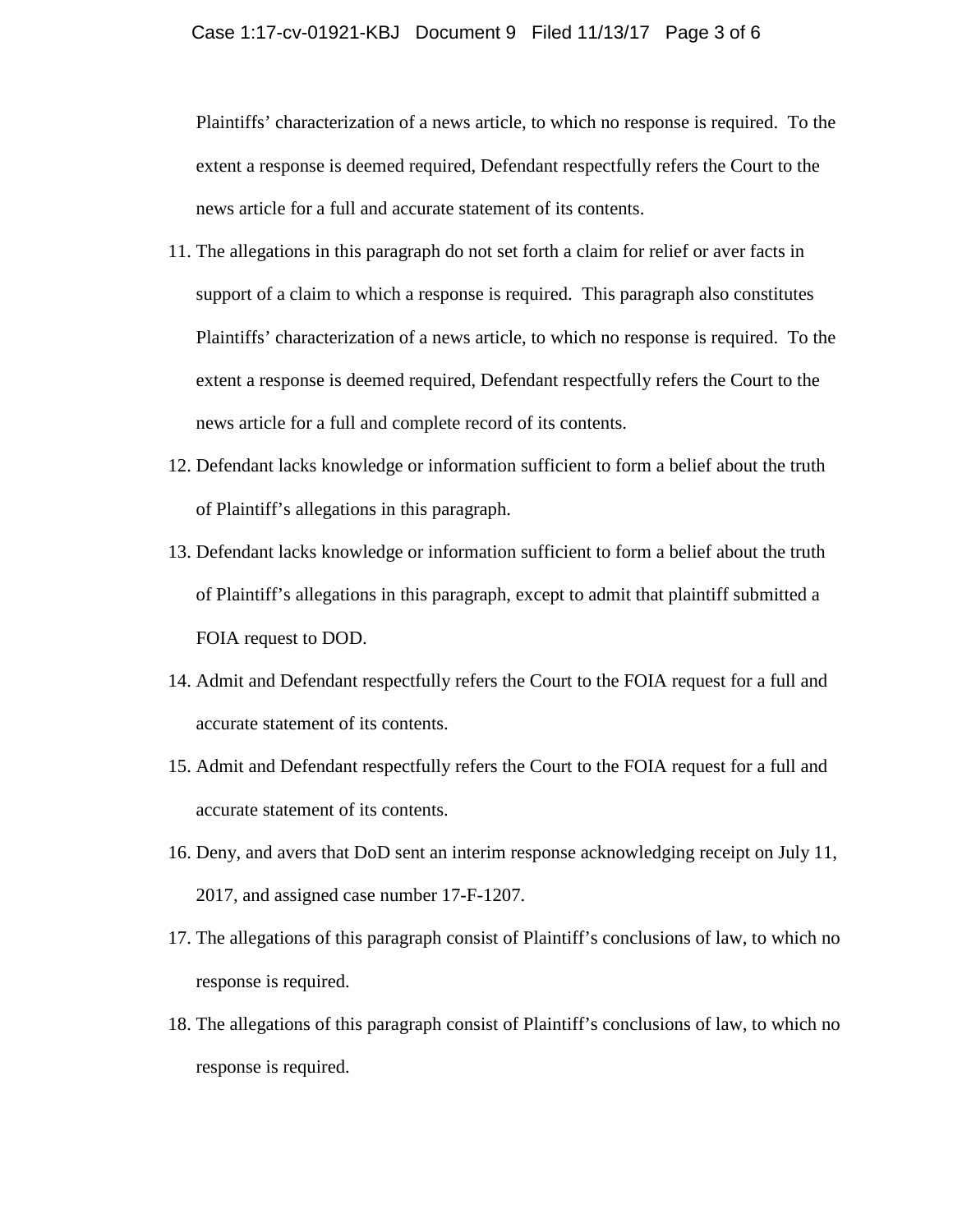- 19. Deny except to admit that DOD had not made a final determination on plaintiff's request as of the date of the complaint.
- 20. The allegations of this paragraph consist of Plaintiff's conclusions of law, to which no response is required.
- 21. Defendant incorporates by reference its answers to the foregoing paragraphs as if fully set forth herein.
- 22. The allegations of this paragraph consist of Plaintiff's conclusions of law, to which no response is required.

The remaining paragraphs constitute a prayer for relief to which no answer is required.

To the extent a response is deemed required, Defendant denies that Plaintiff is entitled to the relief requested, or to any relief whatsoever.

Defendant hereby denies all allegations in Plaintiffs' complaint not expressly admitted or denied.

WHEREFORE, having fully answered, Defendant prays that:

- 1. This Court enter judgment for Defendant and dismiss this action with prejudice; and
- 2. Defendant be granted such further relief as the Court may deem just and proper.

Dated: November 13, 2017 Respectfully Submitted,

CHAD A. READLER Acting Assistant Attorney General

MARCIA BERMAN Assistant Director Federal Programs Branch

/s/ *Daniel Bensing*  DANIEL BENSING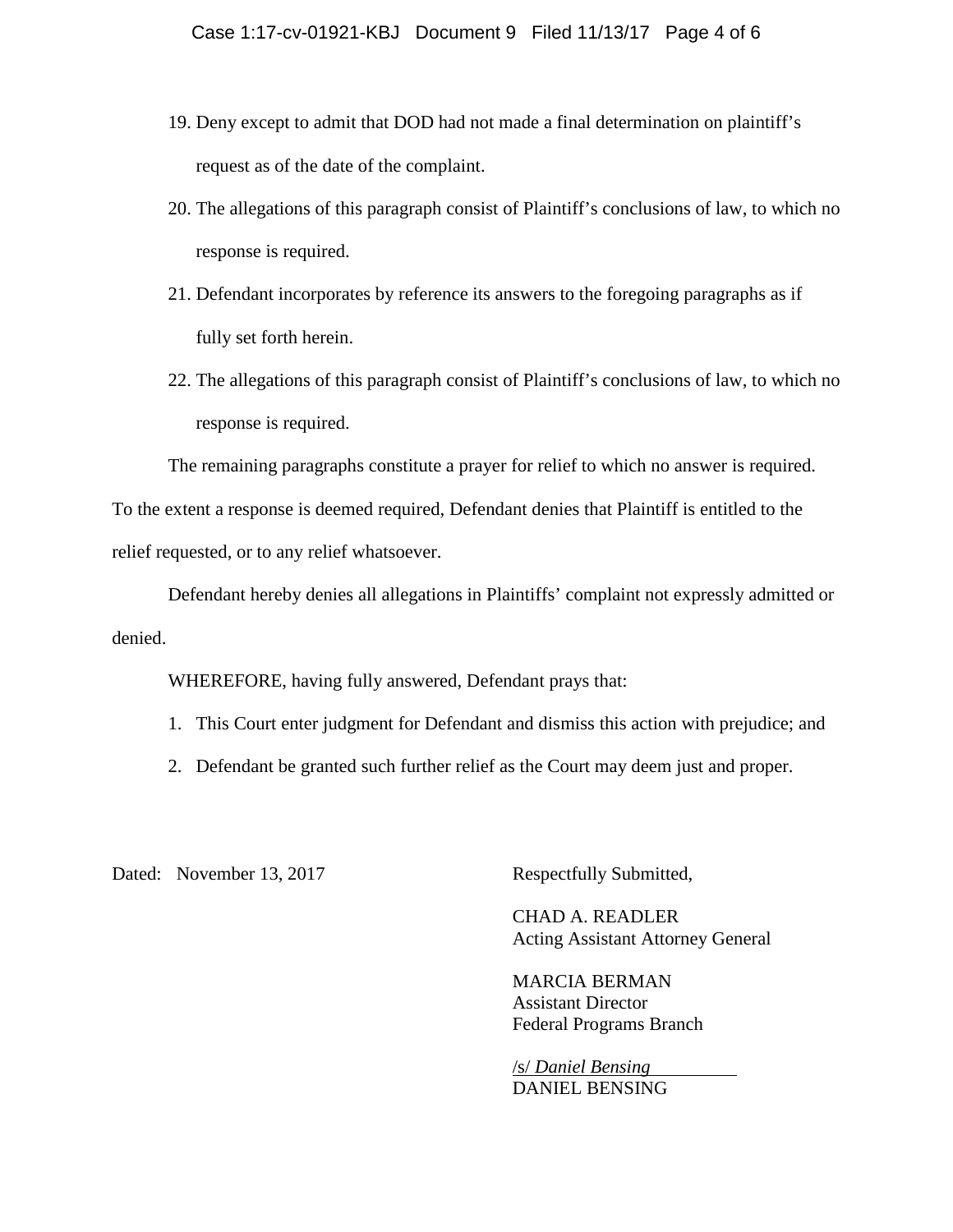Senior Trial Counsel D.C. Bar. No 334268 United States Department of Justice Civil Division, Federal Programs Branch 20 Massachusetts Avenue NW Washington, DC 20530 Telephone: (202) 305-0693 Facsimile: (202) 616-8460 Daniel.Bensing@usdoj.gov

*Counsel for Defendant*